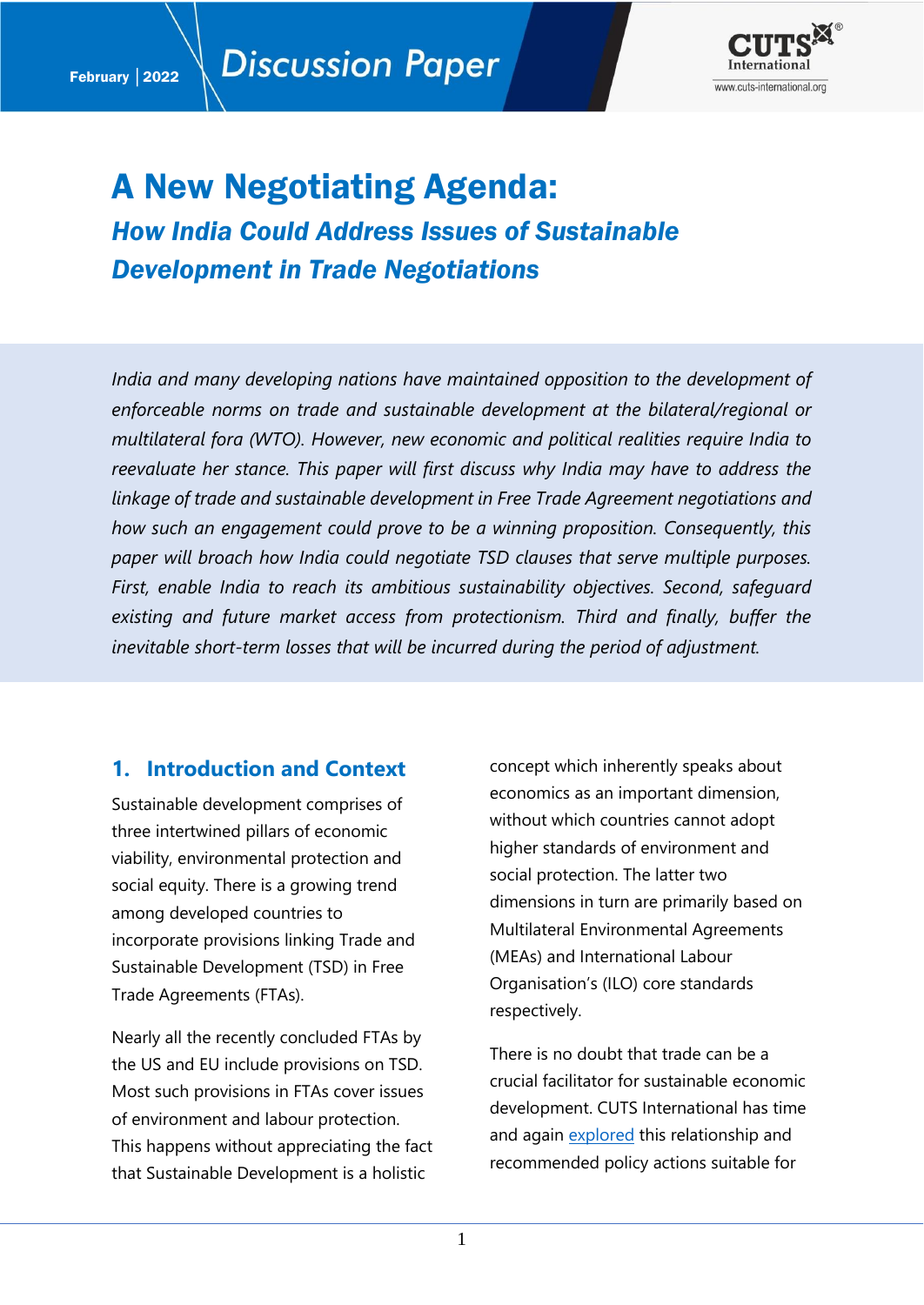

synergising the efforts of various stakeholders in this area.

However, when it comes to developing enforceable norms at the bilateral or multilateral fora, most developing countries equate this linkage of TSD (part of the more [contentious "trade and…"](https://www.jstor.org/stable/44404313)  [issues](https://www.jstor.org/stable/44404313) at the World Trade Organisation) to the opening of a pandora's box of trade protectionism.

Western trade unions continue to clamour that poor labour and environmental standards make developing countries more competitive, thereby stealing their jobs. Reams of research done by several organisations, including CUTS, have shown that this is [not the case.](https://cuts-citee.org/pdf/RREPORT04-03.pdf)

On the other hand, developing countries fear that TSD obligations could result in developed countries imposing trade restrictions based on a stringent formulation of sustainability. Such strict labour and environmental regulations are divorced from the dire socio-economic realities of developing nations and unfairly penalise them. How could India, a country with [more than 134 million](https://www.pewresearch.org/fact-tank/2021/03/18/in-the-pandemic-indias-middle-class-shrinks-and-poverty-spreads-while-china-sees-smaller-changes/) people surviving on less than \$2 a day, guarantee labour standards that are often [not met](https://scholarship.law.umn.edu/cgi/viewcontent.cgi?article=1372&context=faculty_articles) by the world's largest economy?

These concerns were voiced by CUTS International in its [Third World](https://cuts-citee.org/third-world-intellectuals-and-ngos-statement-against-linkages/)  [Intellectuals and NGOs' Statement Against](https://cuts-citee.org/third-world-intellectuals-and-ngos-statement-against-linkages/)  [Linkages](https://cuts-citee.org/third-world-intellectuals-and-ngos-statement-against-linkages/) (TWIN-SAL) in 1999, spearheaded by the noted trade economist, Jagdish Bhagwati, demanding that instead of trying to kill two birds with

one stone, the international community should get another. Thus, even though environment and labour protection are worthy goals for countries to pursue locally, there exist specialised multilateral and regional institutions where developing countries can (and are) contributing as active participants. Resultantly, these "trade and…" discussions are at best, unnecessary, and at worst, an attempt to legitimise trade protectionism.

Further, the best strategy to attain higher environment/labour standards is through export-based growth and economic development. Redirecting the gains from trade liberalisation would meet the same objectives sought by these 'social clauses', but in a just manner.

Regardless of the legitimacy of these arguments, new economic and political realities cannot be denied.

First, India is engaged in a multitude of FTA negotiations with important and developed trade partners that place significant importance on TSD chapters. As a country focused on export-led growth, it should brace itself for some challenging tradeoffs.

Second, India herself has very ambitious domestic and international commitments on these issues. In so far as trade is a common thread that can connect different spheres of international governance and facilitate greater synergy, India should try to formulate rules that complement her efforts to attain sustainability.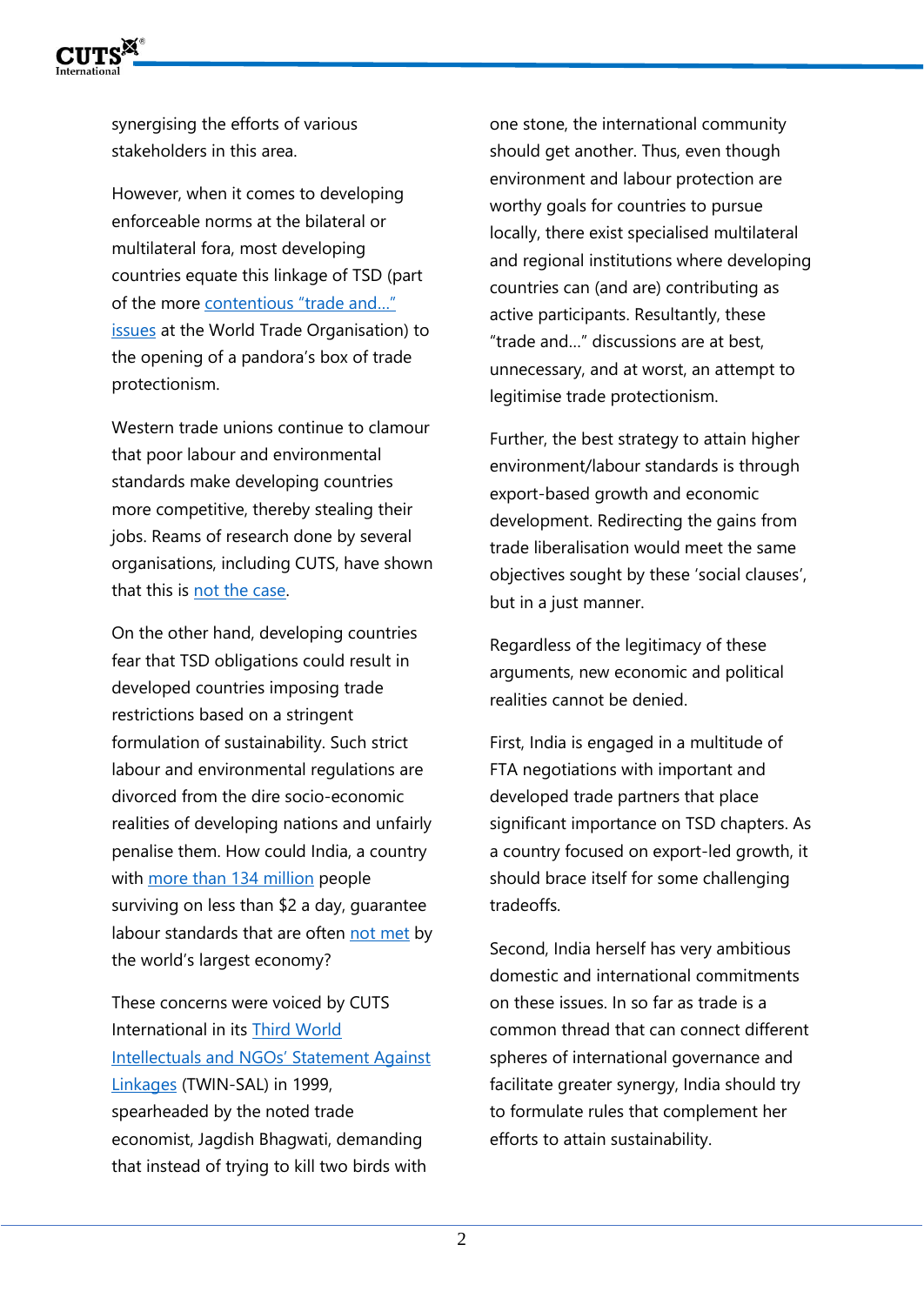

Third, without changing India's position on keeping environment and labour outside the WTO's negotiating agenda, India can attempt to utilise bilateral and regional fora to test its comfort with TSD linkages in a limited setting.

This paper will first discuss why India may have to address TSD in FTA negotiations and how such engagement could prove to be a winning (though challenging) proposition. Consequently, this paper will broach how India could negotiate TSD clauses that serve multiple purposes – enabling India to reach its ambitious sustainability objectives while safeguarding market access from protectionism and buffering the inevitable short-term losses that will be incurred during the period of adjustment.

# **2. The Inevitable Tide: rise and rise of TSD clauses in FTAs**

The incremental and consistent acceptance of TSD clauses in trade agreements, especially mega-regionals like the Comprehensive and Progressive [Agreement for Trans-Pacific Partnership](https://www.mfat.govt.nz/vn/trade/free-trade-agreements/free-trade-agreements-in-force/comprehensive-and-progressive-agreement-for-trans-pacific-partnership-cptpp/understanding-cptpp/) (CPTPP) and the resolve in the [Indo-Pacific](https://www.whitehouse.gov/briefing-room/speeches-remarks/2022/02/11/fact-sheet-indo-pacific-strategy-of-the-united-states/)  [Strategy of the US](https://www.whitehouse.gov/briefing-room/speeches-remarks/2022/02/11/fact-sheet-indo-pacific-strategy-of-the-united-states/) to "develop new approaches to trade that meet high labour and environmental standards" implies that sooner or later, most developing countries in the Asia-Pacific will undertake or be impacted by commitments on labour rights and environmental protection.

Accordingly, if India desires to integrate itself into global value chains and the new trading order that is being driven by a



critical mass of countries, a discussion on TSD clauses in FTAs will become nonnegotiable. Case in point, the ratification of the EU-MERCOSUR trade deal has been put on hold (after twenty years of negotiations) due to [pressure](https://www.greens-efa.eu/opinions/2022/01/28/european-businesses-have-concerns-about-the-eu-mercosur-deal/) from businesses, civil society, and some EU member states over the agreement's failure to include guarantees on sustainability.

Second, growing public consciousness and [changes in consumer preference](https://www.which.co.uk/policy/euexit/8502/consumer-priorities) are increasingly creating an incentive to enter a 'race to the top' and distinguish products from competitors based on adherence to social values rather than cost differential alone. Thus, domestic exporters will inevitably need to upgrade their products and processes per increasingly higher environmental/labour product standards and labelling measures in developed countries.

Acceding to incremental TSD obligations for greater market access could help incentivise exporters to comply with its provisions to avail the FTA's benefits. This would differentiate Indian exporters from competitors, as has been tried by prominent players in the sectors of [textile](https://www.investindia.gov.in/siru/india-goes-green-textile-industry)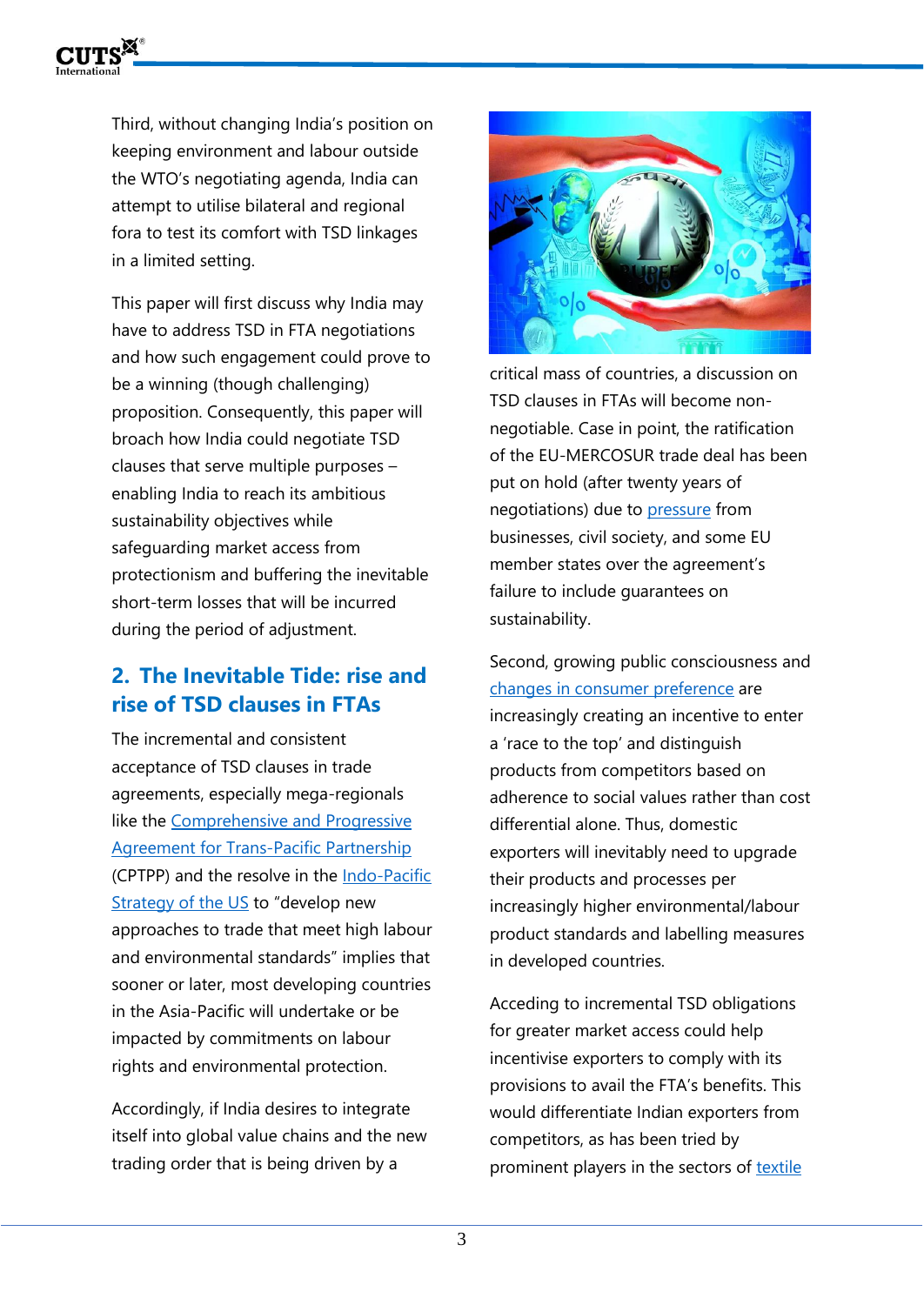

and [leather.](https://www.epw.in/journal/2007/19/commentary/environmental-regulations-and-indian-leather-industry.html) Nationally, India too has adopted various public and private labels like the Eco-mark (for consumer products meeting fixed environmental criteria) and RUGMARK (addressing child labour in the rug making industry) and there should be a push for greater uptake of the same.

Beyond immediately tangible commercial prospects, the ongoing geopolitical, geoeconomic and geo-technological churn will see global challenges that necessitate the existence of reliable and sustainable supply chains. India must build itself to be "[an engine for regional growth and](https://www.hindustantimes.com/world-news/india-a-driving-force-of-quad-engine-for-regional-growth-says-united-states-101644898323762.html)  [development](https://www.hindustantimes.com/world-news/india-a-driving-force-of-quad-engine-for-regional-growth-says-united-states-101644898323762.html)."

Third, with or without TSD obligations in FTAs, there is a rise in the number of trade measures being taken to address SD goals. Various international legislations focus on sustainability and impact supply chains. For instance, [Section 307 of the US](https://sgp.fas.org/crs/misc/R46631.pdf)  [Tariff Act](https://sgp.fas.org/crs/misc/R46631.pdf) prohibits import of products manufactured wholly or in part by forced labour, including forced child labour. The [Australian Modern Slavery Act of 2018](https://www.legislation.gov.au/Details/C2018A00153#:~:text=This%20Act%20is%20the%20Modern%20Slavery%20Act%202018.&text=This%20Act%20requires%20entities%20based,actions%20to%20address%20those%20risks.) requires companies to report steps taken to keep their supply chains free of modern slavery.

Fears of protectionism through new nontariff measures in developed countries can be addressed through WTO-plus rules negotiated bilaterally/within lighter blocs if India assents to engage in meaningful talks on these issues.

Further, considering the growing momentum of negotiations at the WTO (multilateral rules on [fisheries](https://www.wto.org/english/tratop_e/rulesneg_e/fish_e/fish_e.htm) as well as a plurilateral push for [Trade and](https://docs.wto.org/dol2fe/Pages/SS/directdoc.aspx?filename=q:/WT/MIN21/6R2.pdf&Open=True)  [Environmental Sustainability Structured](https://docs.wto.org/dol2fe/Pages/SS/directdoc.aspx?filename=q:/WT/MIN21/6R2.pdf&Open=True)  [Discussions,](https://docs.wto.org/dol2fe/Pages/SS/directdoc.aspx?filename=q:/WT/MIN21/6R2.pdf&Open=True) rules on [plastics trade](https://docs.wto.org/dol2fe/Pages/SS/directdoc.aspx?filename=q:/WT/MIN21/8R2.pdf&Open=True) and phasing out of [fossil fuel subsidies\)](https://docs.wto.org/dol2fe/Pages/SS/directdoc.aspx?filename=q:/WT/MIN21/9R1.pdf&Open=True), FTAs can allow India to dip her toes in the waters of TSD. Utilising this experience at the regional and bilateral levels, in particular with some of rich demandeur countries, will allow India to address these issues at the WTO with greater ease.

Finally, and perhaps most importantly, India needs a new negotiating agenda that targets simultaneous transformation on two fronts. First, in pursuit of economic growth, India needs to necessarily attain competitiveness in manufacturing and pursue the elimination of trade barriers in key export markets. Second, while bucking all trends, India must strive hard for a lowcarbon pathway to such economic growth. The right mix of policies with an adequate focus on green goods, services and technologies can accelerate India's movement along its economic and environment [Kuznets curves](https://onlinelibrary.wiley.com/doi/abs/10.1002/tqem.21546#:~:text=Environmental%20Kuznets%20curves%20(EKC)%2C,are%20steadily%20increasing%20in%20India.) to attain reduction in inequality and environmental degradation.

Shifting the Indian workforce from low in productivity, highly polluting and informal ventures to resource-efficient manufacturing that is sustainable and formal in nature will necessarily require the negotiation of conducive trade deals in synergy with its domestic reforms.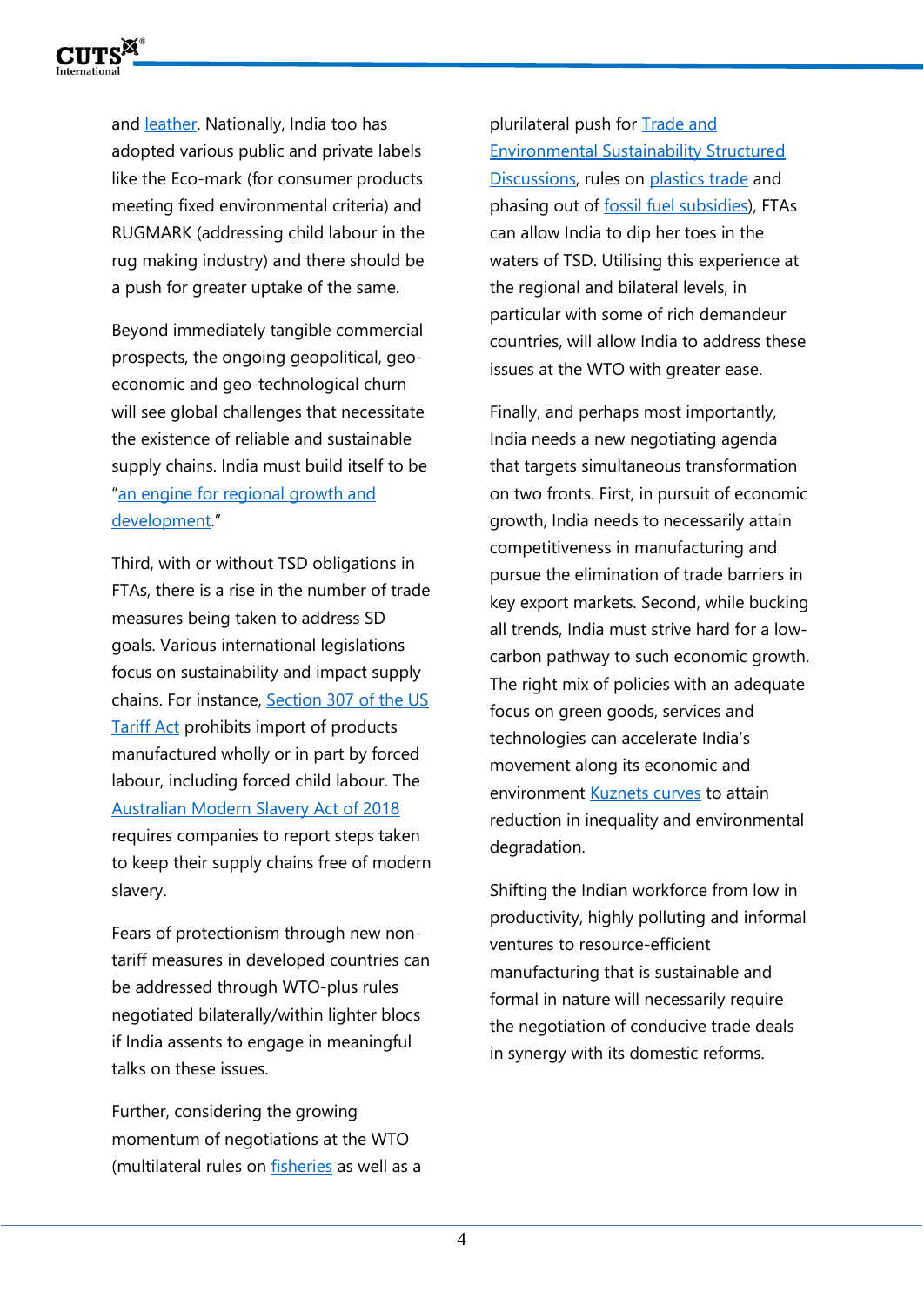

# **3. Dip Toes, Don't Tiptoe: key items to check in the new negotiating agenda**

With sights on an ambitious developmental model that bucks previous trends of 'growing up and cleaning up', the new agenda should be built on three prongs.

First, the FTA must take on a suitable level of legal obligations that India can deliver. Negotiators must ensure that India does not repeat its past mistake of overpromising and underdelivering as it did with its International Investment Agreements. The fallout resulted in backto-back losses in Investor State Dispute Settlement (ISDS) cases.

This brings us to the second prong. In exchange for acquiescing to stronger rules and standards, India should negotiate enforceable and meaningful obligations for assistance and capacity building. This would also reinforce commitments made by developed countries at other fora such as the United Nations Framework Convention on Climate Change (UNFCCC) to facilitate the transfer of technologies and finance. Further, India too could insist upon its FTA partners playing a larger role in the galvanisation of India led international initiatives like the [Green](https://pib.gov.in/PressReleasePage.aspx?PRID=1763712https://pib.gov.in/PressReleasePage.aspx?PRID=1763712)  Grid–Initiative - [One Sun, One World, One](https://pib.gov.in/PressReleasePage.aspx?PRID=1763712https://pib.gov.in/PressReleasePage.aspx?PRID=1763712)  [Grid \(GGI-OSOWOG\)](https://pib.gov.in/PressReleasePage.aspx?PRID=1763712https://pib.gov.in/PressReleasePage.aspx?PRID=1763712) under the International Solar Alliance, for globally inter-connected solar grids.

Finally, India must draw up safeguards or 'relief clauses' in the TSD context. This

means that first, India should be able to negotiate for flexibilities that accommodate its socio-economic realities and individual interests. For example, despite the Indian government's efforts to eliminate child labour, especially in hazardous occupations, pervasive poverty drives households to prioritise additional income. Accordingly, enforcement obligations should take into account good faith and best efforts made towards addressing labour concerns.

Second, to ensure that TSD obligations do not become a shield used by developed nations for protectionism, India should ensure incorporation of positive obligations towards dismantling non-tariff barriers.

#### **A. An ambitious yet practical TSD chapter**

Much has changed since India first opposed TSD chapters in FTAs. India is one of the few major economies that is [on](https://www.business-standard.com/article/economy-policy/india-on-track-to-achieve-paris-accord-and-cop-26-commitments-yadav-122011001462_1.html)  [track](https://www.business-standard.com/article/economy-policy/india-on-track-to-achieve-paris-accord-and-cop-26-commitments-yadav-122011001462_1.html) to meet its Paris Climate Agreement targets. It is at the forefront of the negotiation and implementation of ambitious MEAs that often find mention in TSD obligations. One example is the Montreal Protocol and its amendment in Kigali that was ratified by India last year to phase out extremely climate-polluting hydrofluorocarbons. Such efforts should be recognised and accounted for in trade negotiations.

When it comes to labour, India has ratified six out of the eight core ILO conventions including those abolishing forced labour and the worst forms of child labour. The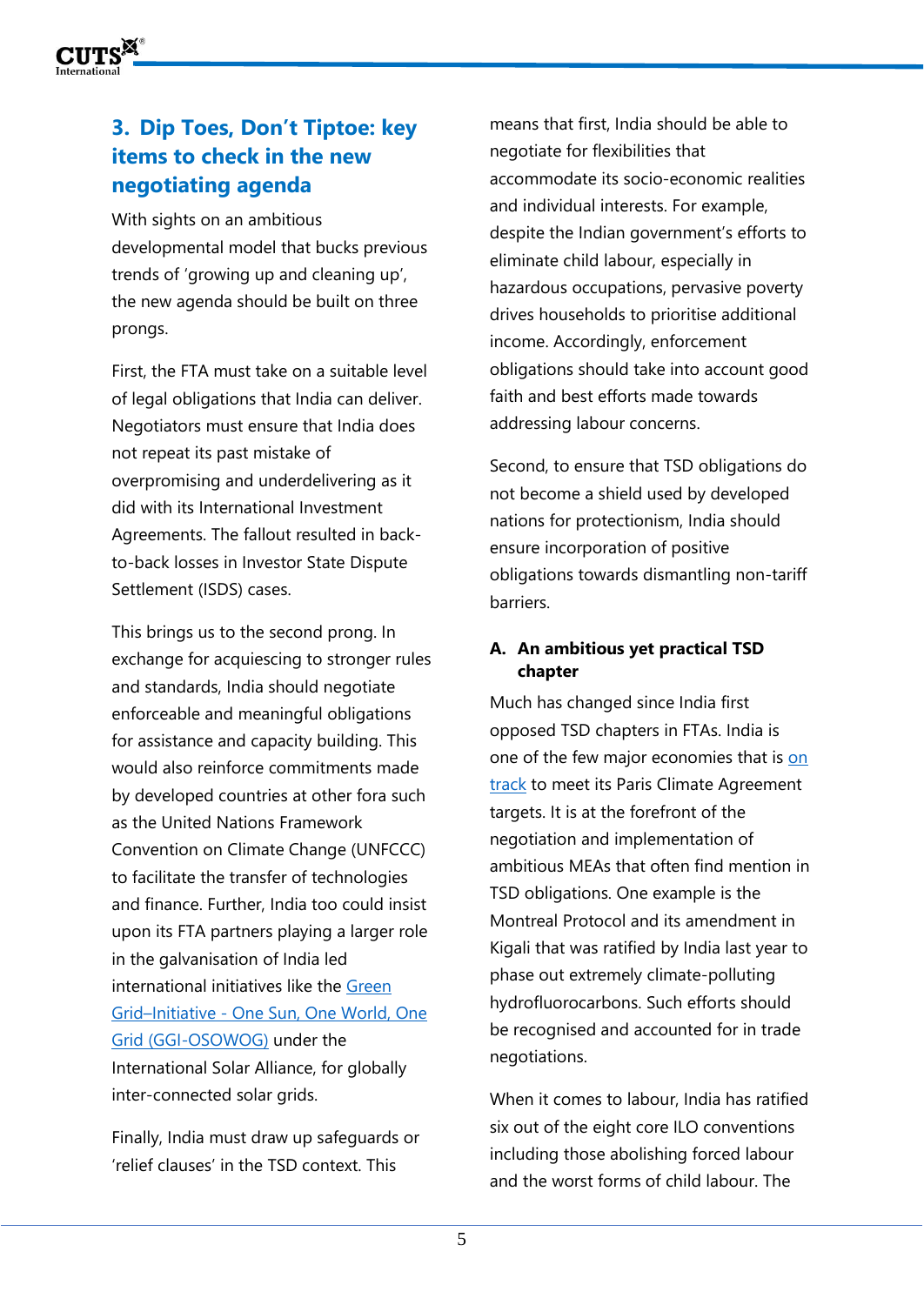

recent [overhaul of labour laws](https://www.ey.com/en_in/tax/india-tax-insights/changing-landscape-of-labour-laws-in-india-what-businesses-should-do-to-be-future-ready) to provide greater clarity and enforceability as well as the rising trend of formalisation in the Indian economy bode well for labour rights.

Accordingly, the TSD chapters in the US FTA with [CAFTA](https://ustr.gov/trade-agreements/free-trade-agreements/cafta-dr-dominican-republic-central-america-fta/final-text) or the EU FTA with [Vietnam](https://trade.ec.europa.eu/doclib/press/index.cfm?id=1437) can serve as a starting point. These FTAs base their demands on agreements concluded under the auspices of the MEA/ILO in promotional language, rather than binding or conditional terms. This is equivalent to "best endeavour" (and hence unenforceable) clauses in the WTO agreements relating to various provisions on Special and Differential Treatment (S&DT) of developing and least developed countries. The ensuing commitments would not require a legislative overhaul but only the enforcement of existing laws and incentivisation of exporters to adopt better environment and labour related practices in their operations. Other options include a TSD side agreement in FTAs, as entered by Canada with [Panama](https://www.international.gc.ca/trade-commerce/trade-agreements-accords-commerciaux/agr-acc/panama/fta-ale/background-contexte.aspx?lang=eng) and [Honduras,](https://www.international.gc.ca/trade-commerce/trade-agreements-accords-commerciaux/agr-acc/honduras/fta-ale/index.aspx?lang=eng) or MOUs for cooperation on labour and the environment between [Canada and China.](https://www.canada.ca/en/employment-social-development/services/labour-relations/international/agreements/mou-china1.html)

In any case, India should ensure that the TSD provisions do not require observance of specific environmental or labour standards without accommodating for its national circumstances. For instance, when it comes to the enforceability of environmental/labour standards, India should assent to clauses that pay adequate deference to 'domestic circumstances' when enforcing core labour or environmental standards (Art 13.4(3)(b), [EU-Vietnam](https://ec.europa.eu/trade/policy/in-focus/eu-vietnam-agreement/) FTA).

Another example is the [EU's FTA with](https://ec.europa.eu/trade/policy/countries-and-regions/regions/andean-community/)  [Colombia, Ecuador and Peru](https://ec.europa.eu/trade/policy/countries-and-regions/regions/andean-community/) which commits to the "promotion of domestic policies and *suitable* international initiatives based on the *equity* principle and in accordance with their *common but differentiated responsibilities* and *respective capabilities* and their social and economic conditions." This is a reiteration of the preambular recital of the UNFCCC that acknowledges the principle of Common But Differentiated Responsibilities (CBDR).

Second, India could opt for clauses where the *appropriateness* of domestic laws to achieve a higher level of standards is left to discretion. (Article 285, EU Central [America Association Agreement\)](https://eur-lex.europa.eu/LexUriServ/LexUriServ.do?uri=OJ:L:2012:346:0003:2621:en:PDF). For instance, India's agreement to "phasing down" rather than "phasing out" the use of coal balances her resolve to be carbonneutral by 2070 while reserving the right to provide cheap energy for its industrialisation and urbanisation needs. In other words, even if one party believes that India's domestic framework offers only a low level of protection, as long the same is implemented effectively, there should not be a breach of the TSD obligations.

Further, when it comes to enforcement, India must retain enough policy space to determine the distribution of resources in relation to domestic regulation, implementation, monitoring, and prosecution/compliance. For instance, despite having dedicated courts in place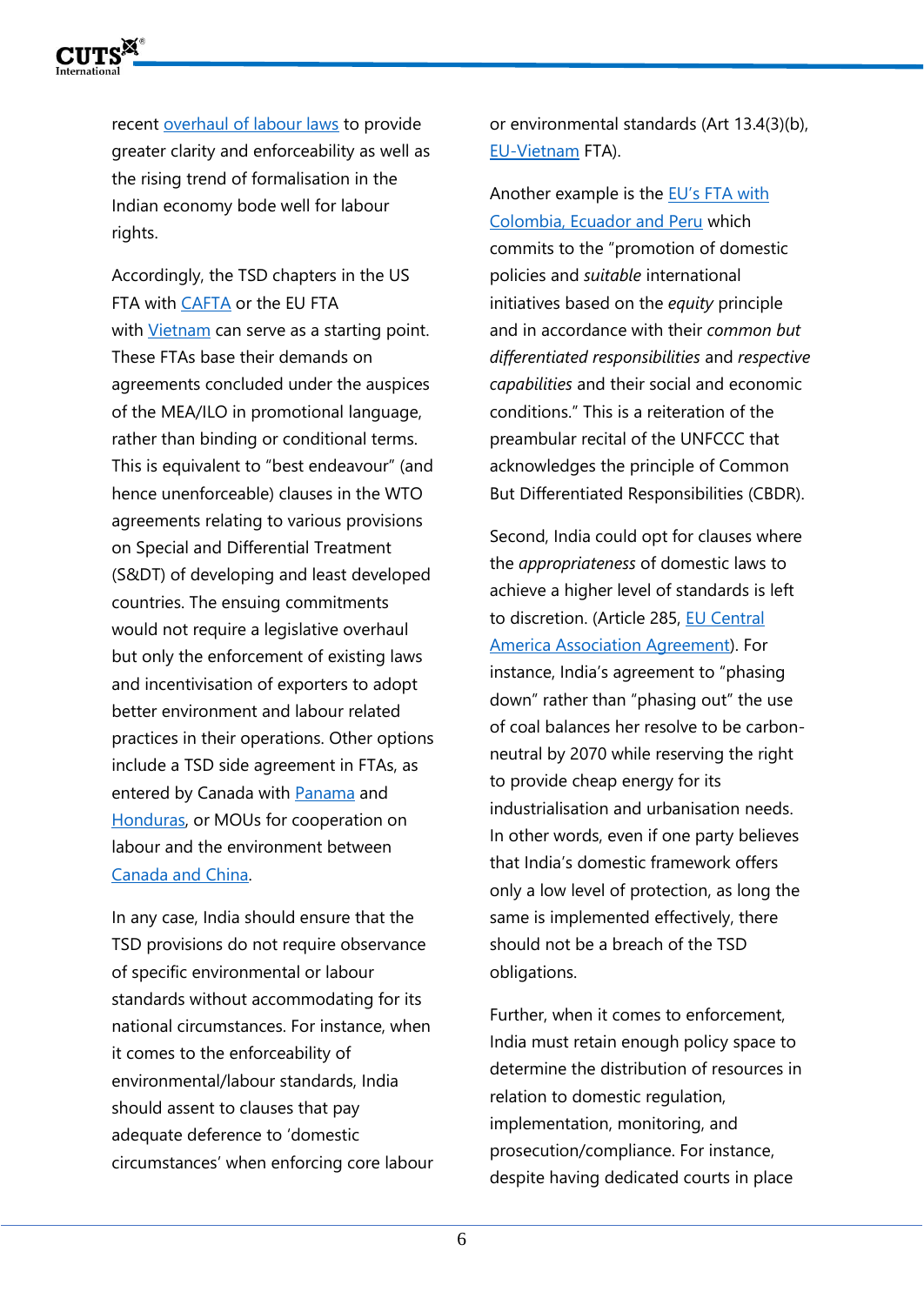

for addressing issues of environment and labour as well as schemes for modernisation of courts overall, the [time](https://www.thehindu.com/news/national/8000-cases-pending-for-over-5-years-in-labour-courts-tribunals/article32661996.ece)  [taken](https://www.thehindu.com/news/national/8000-cases-pending-for-over-5-years-in-labour-courts-tribunals/article32661996.ece) for resolution is long and the process cumbersome. It should be explicitly provided that if a course of action or inaction is the result of decisions made in good faith/inadequate capacity despite best efforts, then the same shall not constitute a breach of the obligation of effective enforcement [\(Article 20.3.5,](https://www.dfat.gov.au/sites/default/files/20-environment.pdf) CPTPP).

Third, India should insist upon making the TSD chapter incentive rather than sanction focused (more carrots, less sticks). For instance, in the [US-Cambodia Textile](https://www.ilo.org/wcmsp5/groups/public/---dgreports/---inst/documents/publication/wcms_564702.pdf#page=57)  [Agreement](https://www.ilo.org/wcmsp5/groups/public/---dgreports/---inst/documents/publication/wcms_564702.pdf#page=57) the regulatory alignment was done through positive incentives. Compliance with labour standards unlocked increased export quotas thereby linking increased labour standards with better export prospects and job creation. Similarly, an [FTA between Indonesia and](https://www.efta.int/sites/default/files/documents/legal-texts/free-trade-relations/indonesia/efta-indonesia-main-agreement.pdf) 

[the European Free Trade Association](https://www.efta.int/sites/default/files/documents/legal-texts/free-trade-relations/indonesia/efta-indonesia-main-agreement.pdf)

offers Indonesian palm-oil exporters lower tariffs if they meet certain environmental standards.

#### **B. Build forward better**

Even without an FTA, a slew of upcoming measures to fight climate change like the EU's [Carbon Border Adjustment](https://ec.europa.eu/commission/presscorner/detail/en/qanda_21_3661)  [Mechanism,](https://ec.europa.eu/commission/presscorner/detail/en/qanda_21_3661) and other carbon-related border/pricing measures cropping up in the US, UK, and Canada will make it imperative for Indian exporters to adapt to changes.

Further, an exponential increase in sustainability standards will become unavoidable for India and exporters, especially Small & Medium Enterprises (SMEs) desiring integration with Global Value Chains to access larger markets. Notably, many voluntary private standards are turning into *de facto* or mandatory requirements and will continue to proliferate. These usually mandate higher



*Source: WTO's Environmental Database (EDB)*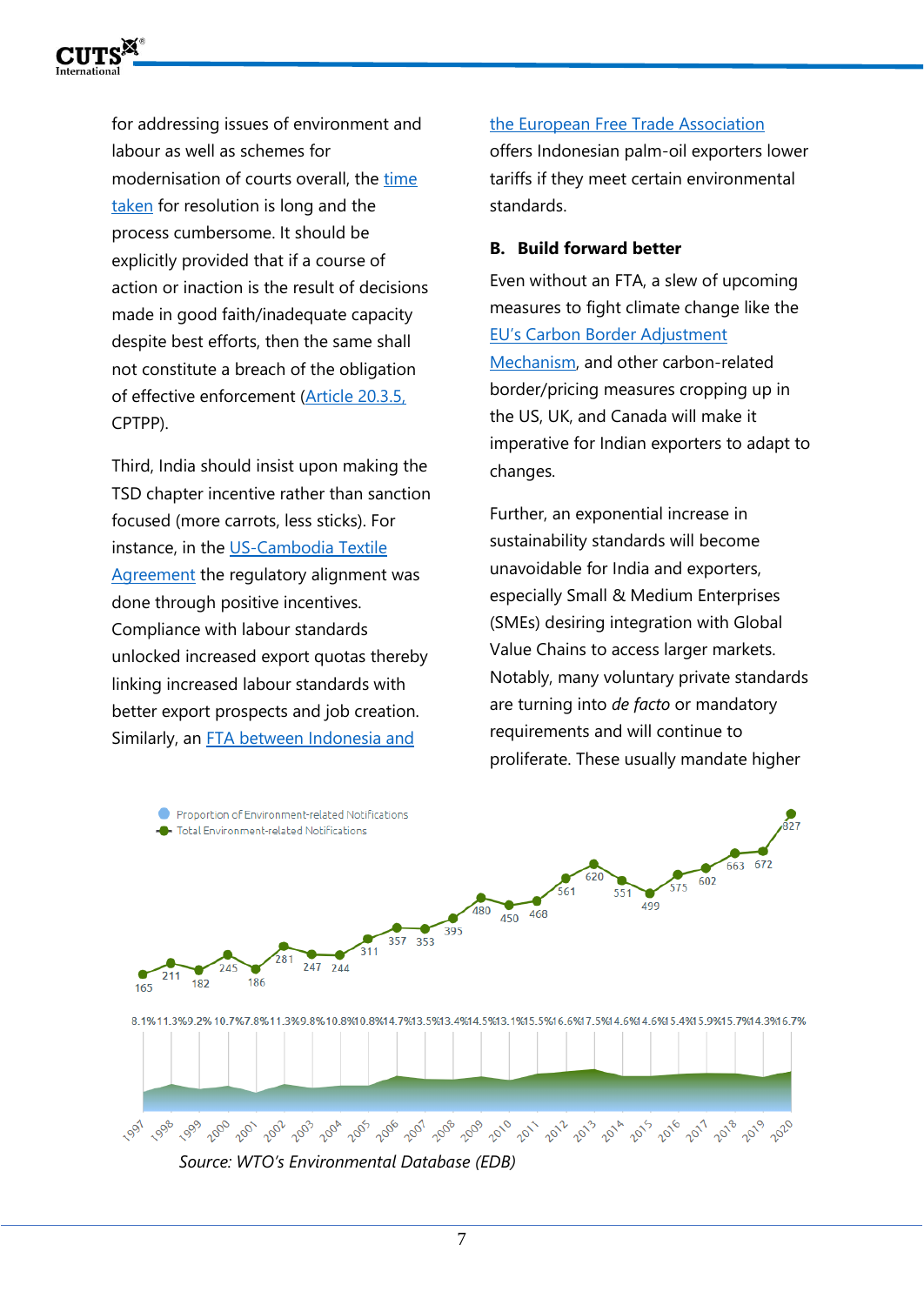

levels of performance and upgrade rapidly to match industry needs – increasing the costs and difficulty of compliance, especially for micro firms and SMEs.

Adjustment to such change requires financial and technical support, for instance through skilling workers to integrate into value chains driven by clean technologies. Without an unencumbered availability of clean technologies and financial resources to bridge the resource gap between domestic and international frameworks, higher environmental/labour standards in the developed countries will lead to green protectionism.

Thus far, India's climate policies have been [largely financed](https://d.docs.live.net/a64bb21f101ff530/CUTS/Trade%20Negotiations%202.0/India) from domestic resources. A substantial scaling up of the climate action calls for greater resources and incentivisation of effective policies like the [Sweden Textile Water Initiative](https://www.oecd.org/dac/peer-reviews/Sweden-Textile-Water-Initiative.pdf) which targeted improved water use efficiency in the textiles industry at factory level in developing countries including India.

In fact, such assistance will prove to be more effective as well as cost efficient as compared to unilateral measures like carbon tariffs. For instance, a carbon tariff on primary goods like steel will hike the prices of downstream products. However, technical assistance/cooperation with developing country producers can increase compliance with higher standards while also benefitting consumers in both domestic and international markets. The FTA could aim for incentivisation and institutionalisation of initiatives like [Siderwin](https://www.siderwin-spire.eu/) (an initiative by ArcelorMittal and

11 European companies to develop technologies for decarbonisation of steel).

Similarly, instead of simply mandating high labour standards which could counterproductively result in unemployment, informalisation and a rise in inequality, the FTA partner should commit to cooperation and assistance that would directly help in mitigating labour concerns.

The role of technology and innovation here will be unsurmountable. First, a dedicated chapter/provisions on innovation should address concerns of equitable access to green goods and technologies through their transfer/licensing at fair and reasonable terms. This is a valid compromise where use of such technologies is made inevitable by environmental standards or regulations that impact exports of developing countries.

Second, innovation and open trade could be deployed to incentivise labour-friendly [technologies.](https://wol.iza.org/articles/innovation-and-employment/long) Such technologies could increase labour productivity by increasing human capital (for instance through personalised education/skilling by AI) or through direct support to workers through the use of technologies like augmented [reality](https://hbr.org/2017/03/augmented-reality-is-already-improving-worker-performance) or machine learning to improve worker performance and [workplace safety](https://www.sciencedirect.com/science/article/pii/S2667241321000057) even while saving costs.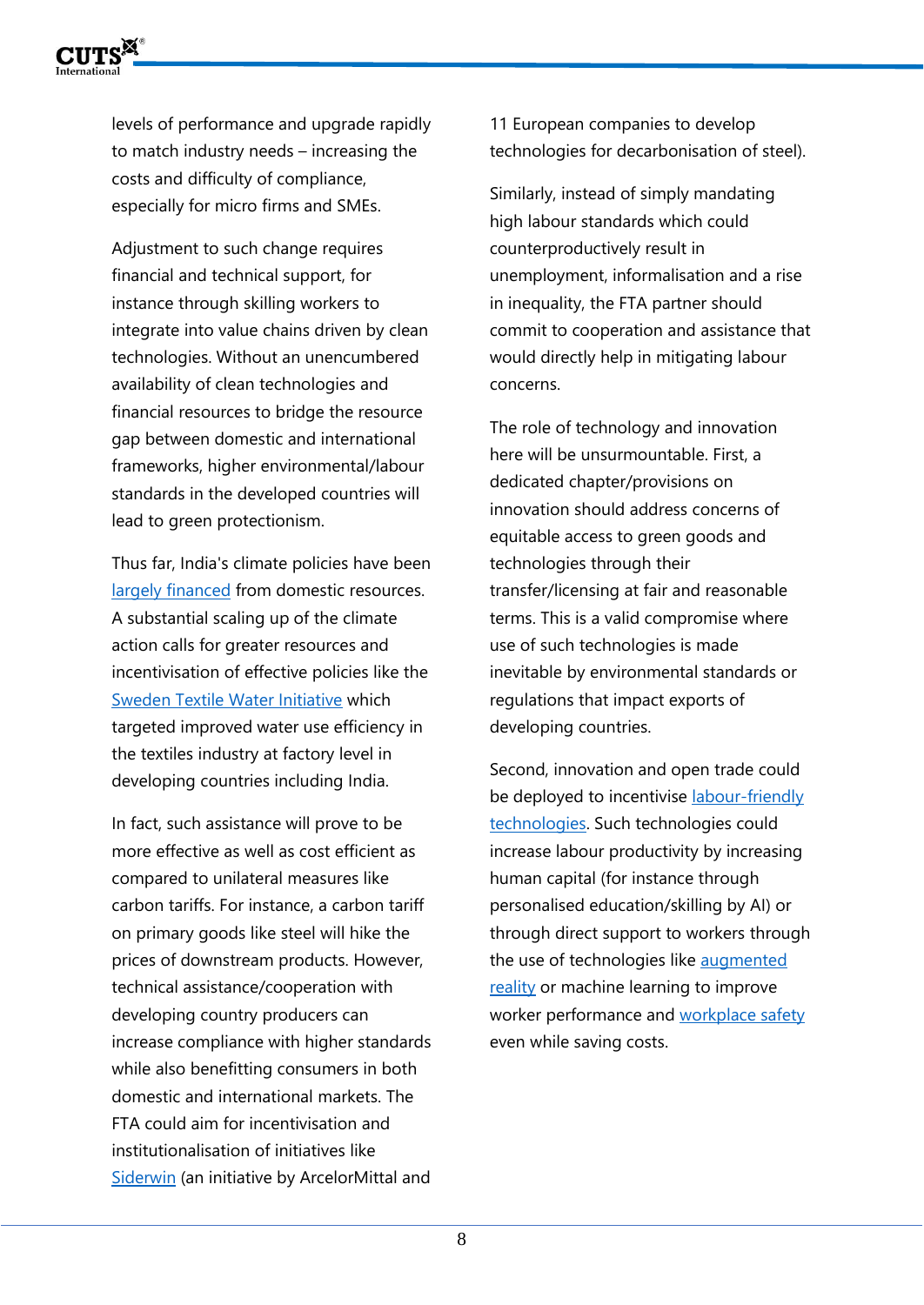

Article 47 of the [EU-Morocco FTA](https://wipolex-res.wipo.int/edocs/lexdocs/treaties/en/ec-ma/trt_ec_ma.pdf) can be a good template to kickstart negotiations in this direction:

*The aim of cooperation shall be to: (a) encourage the establishment of*  permanent links *between the Parties' scientific communities, notably by means of: - providing Morocco with access to Community research and technological development programmes in accordance with Community rules governing non-Community countries' involvement in such programmes, - Moroccan participation in networks of*  decentralised cooperation*, - promoting synergy in training and research; (b) improve Morocco's research capabilities; (c) stimulate* technological innovation and the transfer of new technology and know-how*; (d) encourage all activities aimed at establishing synergy at regional level.*

#### **C. Flexibilities, safeguards and deeper regulatory coherence**

Finally, India should also insist upon various flexibilities and 'relief clauses' that can mitigate the negative effects of obligations more onerous than those specified in Section A. This would ensure the maintenance and continued expansion of market access despite obligations under the TSD chapter. Additionally, adequate focus must be directed at achieving deeper regulatory coherence between FTA partners for the elimination of NTBs.

#### a) Transitional Time Periods

Transitional time periods provide a longer duration to less developed countries in implementing their commitments. This allows for an opportunity to bring structural changes required to fulfil obligations.

Such a period could also be linked to an objective criterion. For instance, Article 27 of the [WTO Agreement on Subsidies and](https://www.wto.org/english/tratop_e/scm_e/subs_e.htm)  [Countervailing Measures](https://www.wto.org/english/tratop_e/scm_e/subs_e.htm) allows a developing country Member that has attained export competitiveness in a given product to phase out its export subsidies for such product(s) over a period of two years. The operationalisation of more onerous obligations of the TSD chapter could be linked to prior and meaningful improvement in India's performance on international indices on environment and labour.

b) Carveouts

The TSD chapter could be made inapplicable to certain sectors (like agriculture) or certain policy measures that India deems crucial to enable a 'just [transition](https://www.ilo.org/global/topics/green-jobs/WCMS_824102/lang--en/index.htm)' without sabotaging its prospects of employment, industrialisation and urbanisation (e.g., government procurement and reasonable subsidies on fossil fuel).

c) Sectoral approach

A sector by sector, or even a product wise approach could be used to determine the applicability of the TSD obligations. India could prioritise sectors/products where implementation of TSD chapters would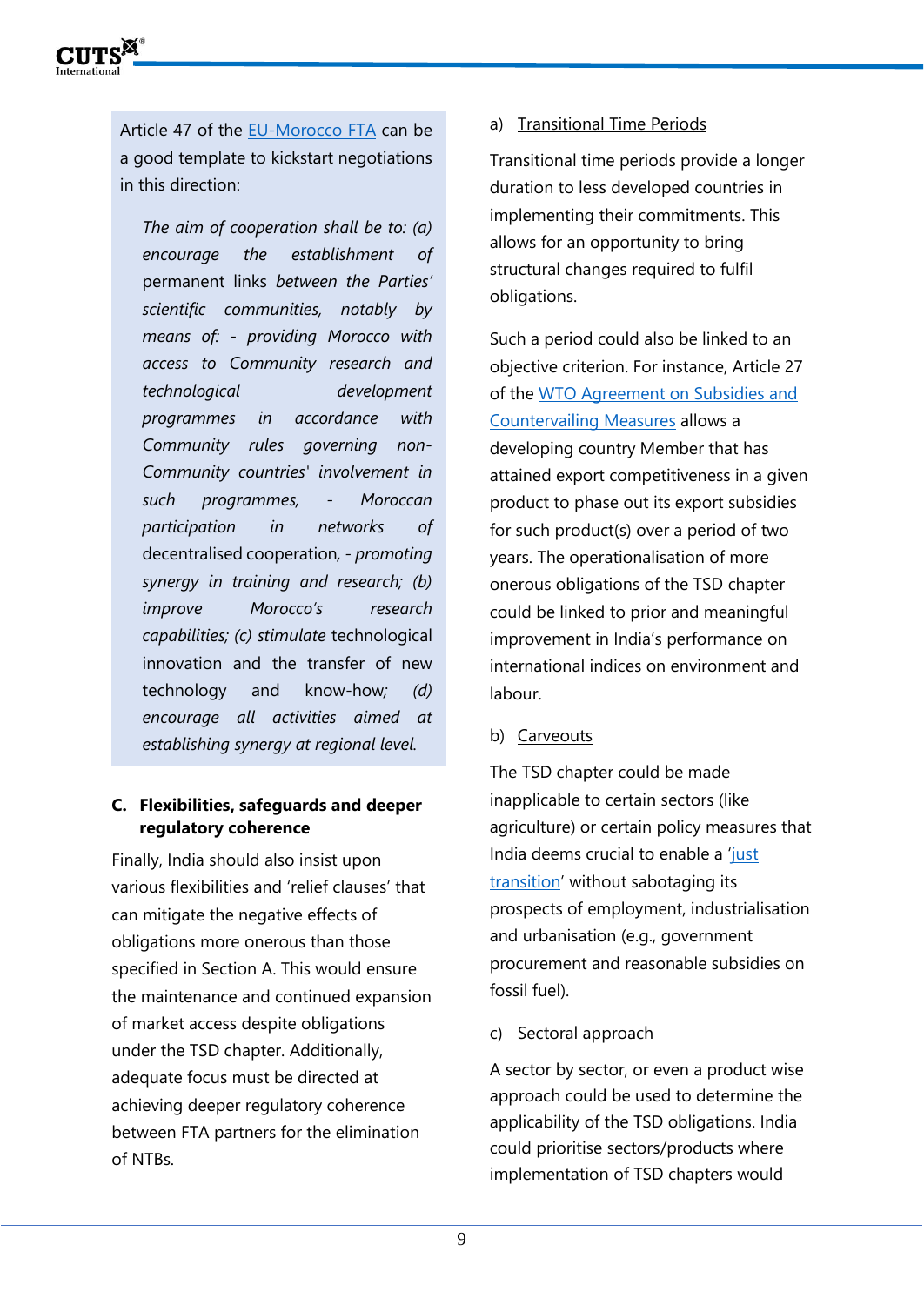

have the most impact. Domestically, this entails ensuring timely and adequate reforms. Bilaterally/regionally, this involves the simultaneous dismantling of non-tariff barriers in the export market that could hamper market access.

In this regard, the ASEAN approach to eliminating NTBs is noteworthy. ASEAN first identified eleven priority sectors and thereupon classified various NTBs plaguing each sector into three boxes of Red, Amber and Green. Similar assessment of FTA partners' regulatory measures corresponding to TSD objectives must be done. The FTA should provide a timeline for their removal.

- d) Equivalence, Harmonisation and Good Regulatory Practices
- *Equivalence*

Deeper integration in FTAs through recognition of each other's measures as equivalent or adhering to one common standard (harmonisation) and reducing unnecessary regulatory diversity (via Good Regulatory Practices) can remove trade barriers, lower administrative costs and in turn enhance market competitiveness.

The mutual recognition of conformity assessment procedures or results (based on testing/inspection/certification etc.) to gauge compliance with environment related technical regulations or standards is the lowest hanging fruit that can be given greater thrust under the FTA.

The FTA could also incorporate provisions for gradually progressing to the mutual recognition of regulations. This would require time and investments in upgrading technical infrastructure to establish equivalence between regulations of both countries. Accordingly, the FTA could progress sector by sector, emulating India's approach in the India-Singapore CECA that has sectoral annexes for electrical, electronic and telecommunications equipment.

Ultimately, India must press for mutual recognition of environmental conformity assessments as well as regulations for reducing costs to industries. This requires extensive preliminary and on ground research to pinpoint the exact gaps that maybe plugged by equivalence. For instance, CUTS International has researched on policy measures for enabling developing countries to seize [eco-label opportunities](https://cuts-citee.org/enabling-developing-countries-to-seize-eco-label-opportunities/#home) in developed nations. Mutual recognition is an important step in this regard and ensures that Indian firms do not have to apply for a separate ecolabel of the export market, leading to double costs.

Further, the FTA could provide a systematic manner of addressing divergence in trade policies adopted for similar climate-related objectives. For instance, even though India has not set a carbon price, several governmental initiatives indirectly tax/price carbon.

## These include government schemes like [Perform, Achieve and Trade](https://beeindia.gov.in/content/pat-3)

(rewarding/penalising industrial sectors for achieving/failing to reduce energy consumption per government-mandated targets); [Renewable Purchase Obligations](https://rpo.gov.in/Home/Objective) (minimum specified quantity of electricity purchased by distributor companies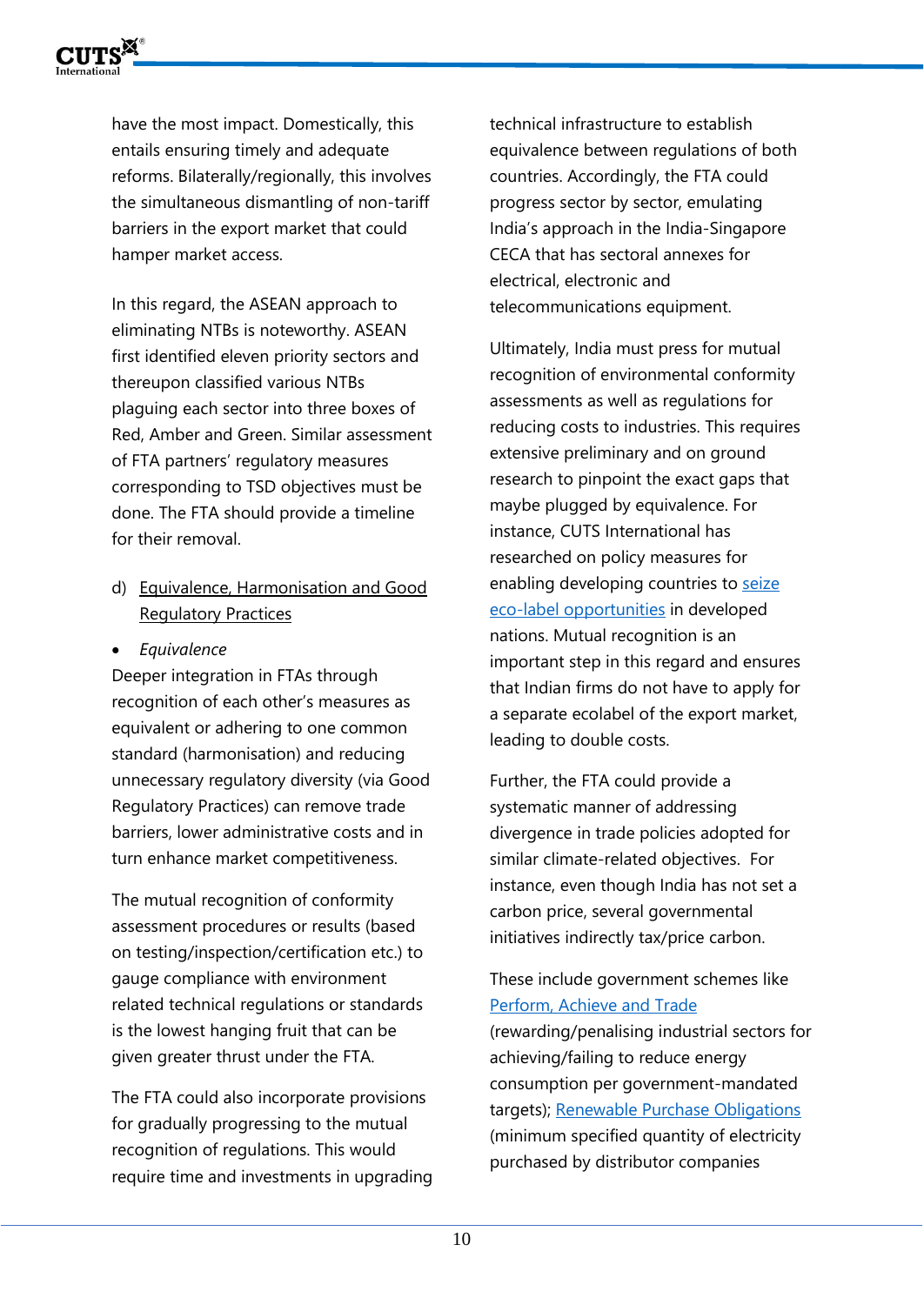

should be derived from renewable energy sources) and the GST compensation cess on coal.

The PAT scheme is comparable to the EU [Emissions Trading System](https://ec.europa.eu/clima/eu-action/eu-emissions-trading-system-eu-ets_en) (cap-and-trade). There is a potential for [linking](https://www.adb.org/sites/default/files/publication/182501/emissions-trading-schemes.pdf) the two and creating a larger market for emissions trading through harmonisation of [monitoring, reporting and verification](https://unfccc.int/files/national_reports/annex_i_natcom_/application/pdf/non-annex_i_mrv_handbook.pdf) (MRV) requirements.

• *Harmonisation of standards* Adherence to international standards by trading partners can bring immense gains through regulatory convergence. However, under the Agreement on Technical Barriers to Trade (TBT), the conceptualisation of such standards and the recognition of international standardising bodies is left to Member states and not subject to consensus as understood at the WTO.

For instance, a standard adopted despite opposition could still qualify as an international standard for the purpose of the TBT, such as the international standard on life cycle analysis (ISO14067) and social responsibility (ISO 26000).

India can insist that the FTA adopt the [TBT](https://www.wto.org/english/tratop_e/tbt_e/principles_standards_tbt_e.htm)  [Committee Decision on international](https://www.wto.org/english/tratop_e/tbt_e/principles_standards_tbt_e.htm)  [standards](https://www.wto.org/english/tratop_e/tbt_e/principles_standards_tbt_e.htm) (as done in the [United States](https://ustr.gov/trade-agreements/free-trade-agreements/united-states-mexico-canada-agreement/agreement-between)– Mexico–[Canada Agreement](https://ustr.gov/trade-agreements/free-trade-agreements/united-states-mexico-canada-agreement/agreement-between) (USMCA)). The TBT decision gives utmost importance to consensus as well as constraints faced by developing countries. More specifically, the precursor to the USMCA, the North American Free Trade Agreement (NAFTA) in Annex 913.5.a-3 on Automotive Standards Council, specifically recognises and accounts for existing disparity in standards-related measures of the Parties.

Additionally, in situations where an international standard is adopted despite a negative vote from an FTA partner, the FTA could provide for dialogue to adequately consider alternatives meeting similar objective in a more inclusive fashion.

Another way to increase dialogue in standard setting is to consider the views of foreign producers during the development of standards. Article-7 of the [EU-China](https://trade.ec.europa.eu/doclib/press/index.cfm?id=2237)  [Comprehensive Agreement in Investment](https://trade.ec.europa.eu/doclib/press/index.cfm?id=2237) (Agreement-In-Principle) deals with standard setting and provides for participation of select enterprises in the development of standards by its partner.

#### • *Private standards*

Developed nations have thus far opposed the formulation of a voluntary "[Best](https://twn.my/title2/wto.info/2016/ti160615.htm)  [Practice Guidelines regarding Private](https://twn.my/title2/wto.info/2016/ti160615.htm)  [Standards](https://twn.my/title2/wto.info/2016/ti160615.htm)" which would apply to private standard setters to avoid the creation of unnecessary barriers to trade. The FTA should commit to positive movement on this issue.

• *Good Regulatory Practices* Obligations to provide Good Regulatory Practices (for instance in the USMCA) include obligations on regulatory coordination and planning, transparent development of regulations, regulatory impact assessment, and retrospective reviews, among others. Giving stakeholders –both foreign and domestic – adequate opportunity to comment on proposed regulations helps prevent trade barriers. This is more efficient than working to remove them.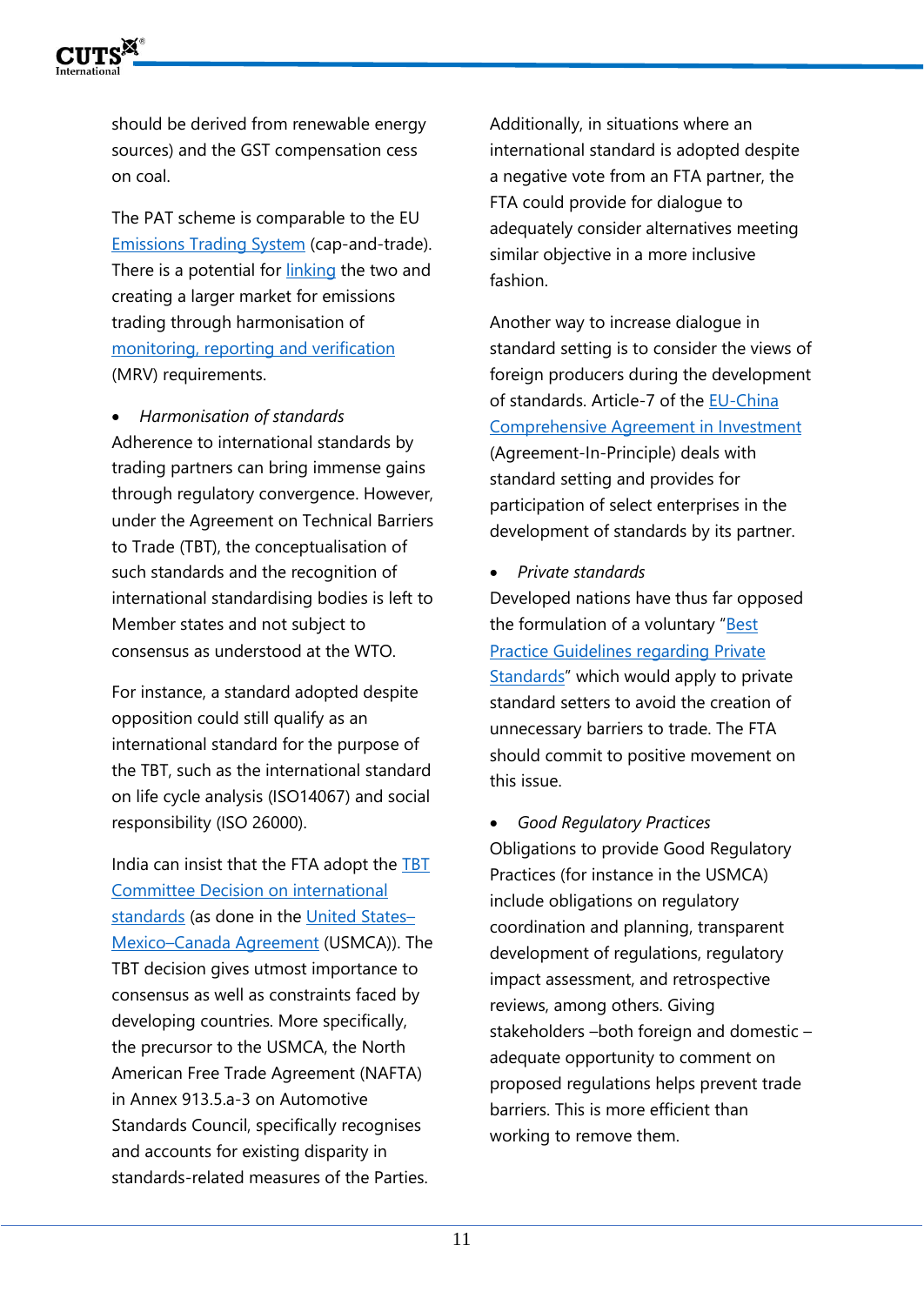

The FTA could provide for a work programme to assess the capacity building required in India to operationalise obligations on GRP.

e) Monitoring, enforcement and dispute settlement

• *Monitoring and enforcement* Monitoring compliance is an expensive activity. As far as possible, the FTA could provide deference to existing international fora and their dispute settlement mechanisms. For instance, the UNFCCC has a reporting/monitoring system. The ILO has its own implementation, notification examination, and dispute settlement process. For instance, under the US-Cambodia Textile Agreement, the task and costs of monitoring compliance were reserved for institutional mechanisms under the ILO.

• *Dispute settlement* 

Short of making the TSD chapter nonjusticiable, India could opt for relatively light institutional mechanisms to address conflict. These include creating channels for dialogue with non-state entities, including labour unions. Such provisions are dominant in the TSD chapters of EU FTAs.

For example, Article 281 of the [EU-Andean](https://ec.europa.eu/trade/policy/countries-and-regions/regions/andean-community/)  [Community](https://ec.europa.eu/trade/policy/countries-and-regions/regions/andean-community/) trade agreement invites stakeholders to "consult domestic labour and environment or sustainable development committees or groups, or create such committees or groups when they do not exist." This softer approach would generate far less antagonism. Consequently, it will be [more effective](https://www.tandfonline.com/doi/abs/10.1080/13501763.2014.910869) in comparison to state-state dispute

settlement or sanctions upon nonenforcement of TSD obligations.

Second, in case the TSD chapter remains subject to dispute resolution, its invocation could be restricted by several safeguards, for instance, Vietnam has negotiated [side agreements](https://wtocenter.vn/upload/files/fta/174-ftas-concluded/175-cptpp-tpp11/177-full-text/sl5-australia-viet-nam-labour.pdf) with CPTPP Parties to ensure that dispute settlement in relation to labour obligations first, remains inapplicable for a certain time (transition period) and that such resolution does not result in Parties suspending benefits under the FTA.

India could also restrict the scope of dispute resolution to non-enforcement of obligations that "*affect* trade between Parties" (Art. 16.2.1(a) US-CAFTA-DR).

Another example is that of Art 19.2 of the [US-Chile FTA](https://ustr.gov/trade-agreements/free-trade-agreements/chile-fta) which provides that a party would fail in having effectively enforced its environmental laws *only after a sustained or recurring course of action or inaction*, that too in a manner that *affects trade* between the Parties. Thus, a single violation or even a series of violations will not be sufficient to constitute a violation, unless such violations "affect trade" between the Parties.

These would be in addition to the condition that States have the right to defend their actions on the ground of limited resources directing their priorities on enforcement efforts.

Third, in case TSD obligations are made subject to dispute settlement with sanctions, repercussions should be in the form of capped monetary assessments as seen in the [US-CAFTA-Dominican](https://ustr.gov/trade-agreements/free-trade-agreements/cafta-dr-dominican-republic-central-america-fta)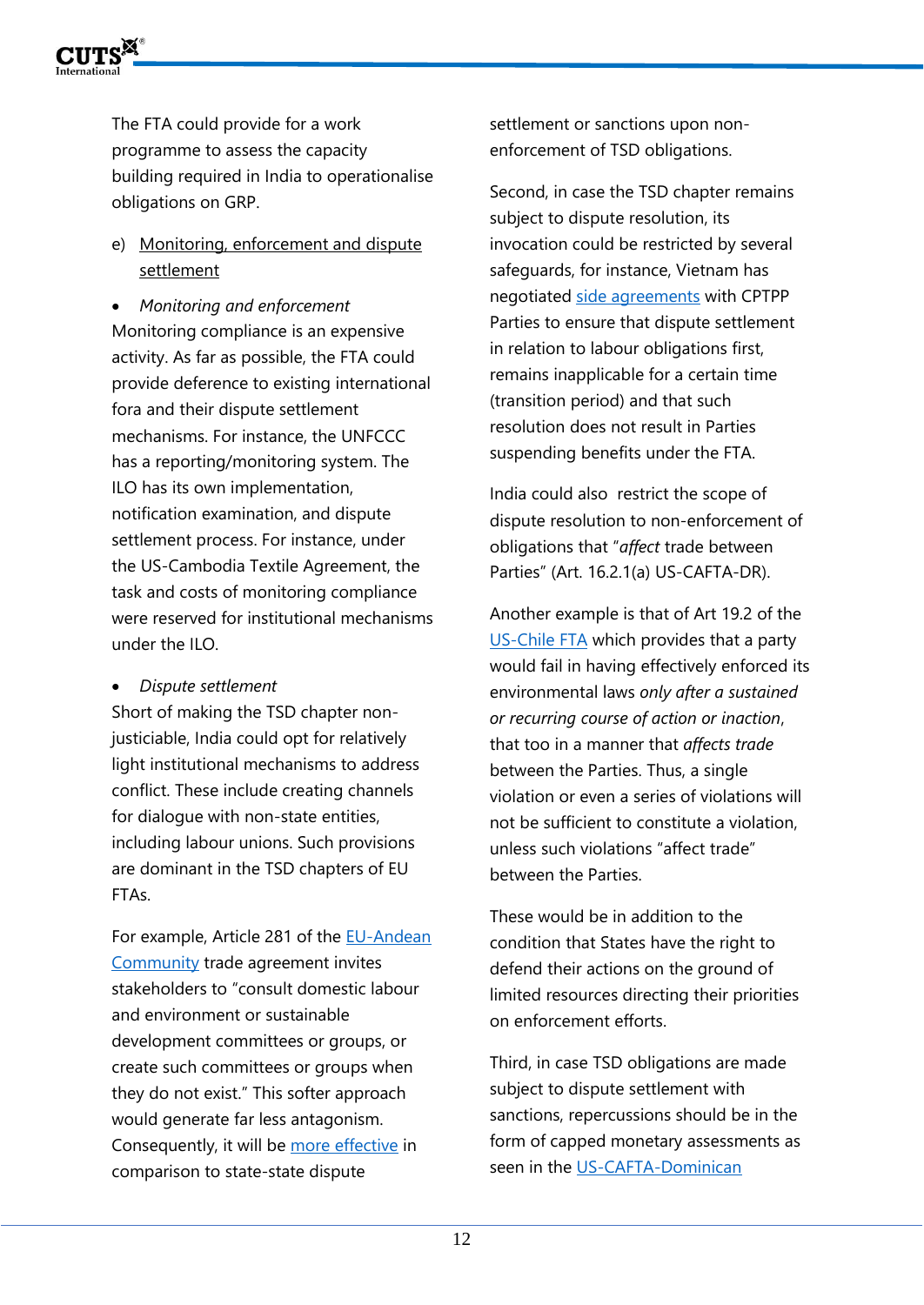

[Re](https://ustr.gov/trade-agreements/free-trade-agreements/cafta-dr-dominican-republic-central-america-fta)public. Under that FTA, the most severe penalty for TSD violations is an "annual monetary assessment" determined by an arbitral panel.

These assessments are deposited into a fund established by a Commission instituted under the FTA for appropriate labour or environmental initiatives in the territory of the Party complained against. Similar language would ensure that even if India is sanctioned, the quantum of penalty would effectively remain within the country.

However, negotiators must also keep in mind that dispute settlement under the TSD chapter can play a critical role in the elimination of NTBs and in the general harmonisation of regulations.

Thus, India may attempt to negotiate a temporarily asymmetric dispute resolution mechanism where stringent environmental obligations on developing nations are subject to transition time or made nonjusticiable/subject to safeguards, while the NTBs arising from implementation of those obligations (primarily by developed nations) would still be subject to quick resolution based on principles of transparency, necessity, non-arbitrariness, and proportionality.

### f) Nature of measures allowed to pursue **TSD obligations**

As far as possible, the parties must undertake that unilateral measures with extraterritorial effects will be subject to consultation and cooperation to discuss reasonable alternative measures to accomplish the policy objective.

Consideration of costs and hardships need be given to not only domestic producers but also foreign producers.

For instance, in the US- [Shrimp-Turtle](https://www.wto.org/english/tratop_e/dispu_e/cases_e/ds58_e.htm) Case, the WTO Appellate Body held that US' unilateral measures for the conservation of turtles failed on two accounts. First, US did not negotiate with interested countries and second, in the uniform application of its measures, it ignored prevalent conditions in other countries and less trade restrictive alternatives. This amounted to unjustifiable discrimination and a disguised restriction on international trade.

Further, core principles of the WTO as iterated in legal texts, clarified in Appellate Body rulings and reaffirmed in Ministerial Declarations (for instance, the Singapore Ministerial Declaration of 1996 which explicitly rejected the use of labour standards for protectionist purposes) must be specified in the FTA.

Article 3.5 of the UNFCCC also provides that unilateral measures to address climate change, even though allowed, should not constitute a means of arbitrary or unjustifiable discrimination or a disguised restriction on international trade. Countries through FTAs could agree upon criteria that would invoke Article 3.5, which provides the basis for unilateralism in climate action.

Generally, the sustainable development chapters could include clauses preventing abuse. For example, Article 286(4) of the [EU-Central America agreement](https://ec.europa.eu/trade/policy/countries-and-regions/regions/central-america/) states that "labour standards should never be